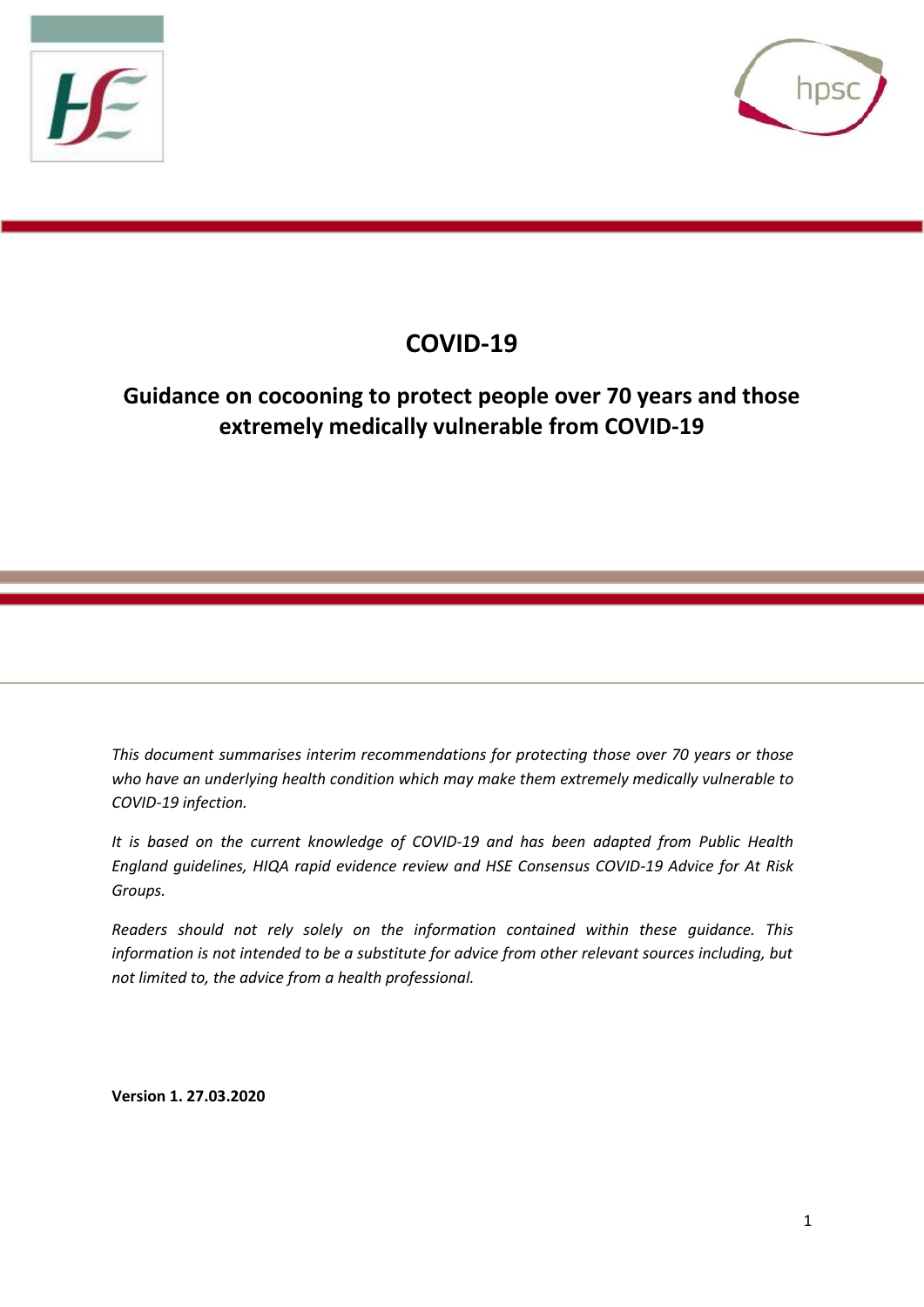# **Table of Contents**

| What steps can you take to stay connected with family and friends during this time? 10                            |  |
|-------------------------------------------------------------------------------------------------------------------|--|
| What is the advice for people living in long-term care facilities, either for the elderly or persons with special |  |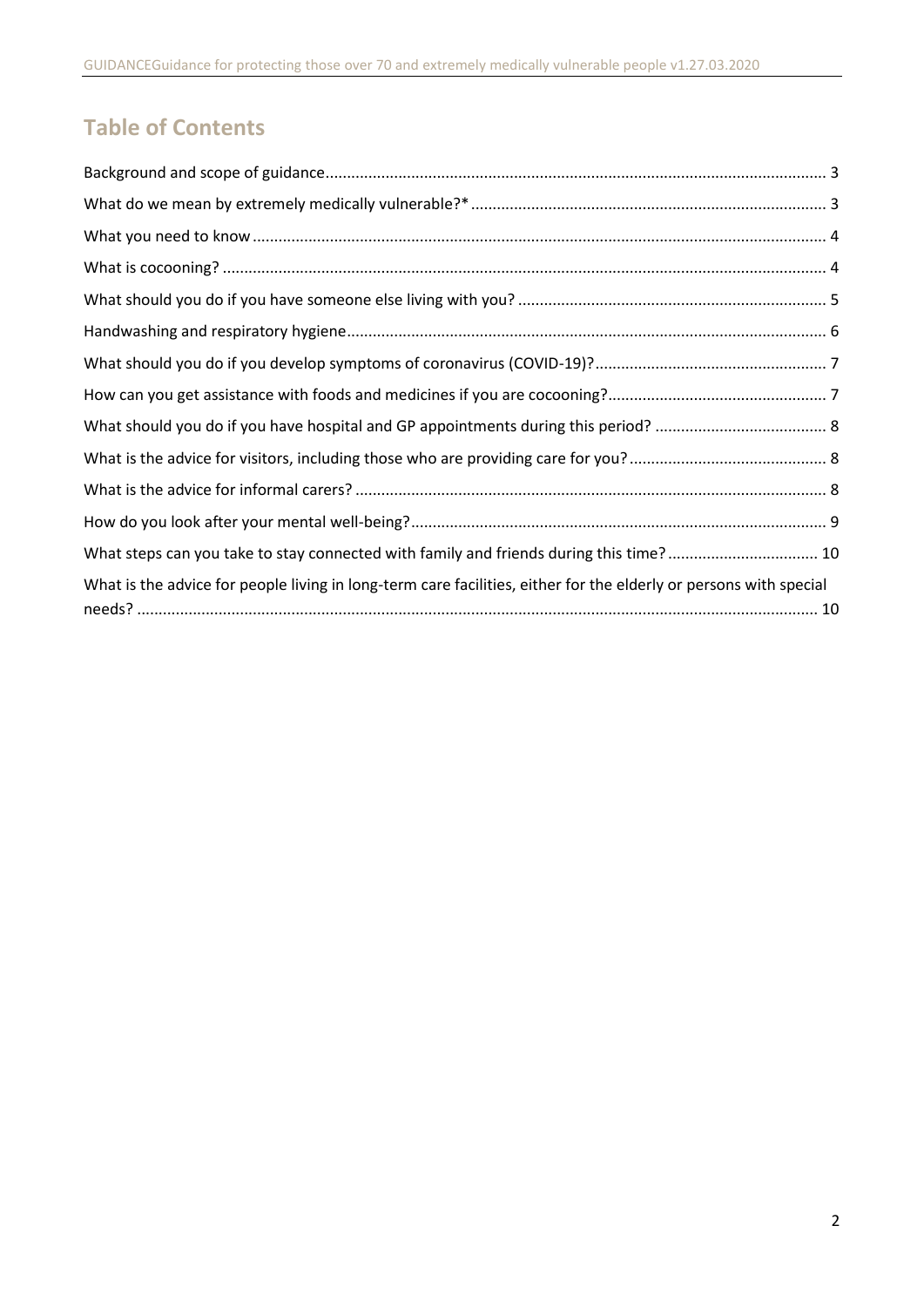## <span id="page-2-0"></span>**Background and scope of guidance**

This guidance is for people over 70 years of age, those who are at very high risk of severe illness from coronavirus (COVID-19) because of an underlying health condition, and for their family, friends and carers.

It is intended for use in situations where the extremely medically vulnerable person is living in their own home, with or without additional support or in long term residential facilities.

Cocooning is a measure to protect people who are over 70 years of age or those who are extremely medically vulnerable by minimising all interaction between them and others.

We are strongly advising people over 70 years of age and those with serious underlying medical conditions (as listed below) which put them at very high risk of severe illness from coronavirus (COVID-19) to rigorously follow cocooning measures in order to keep themselves safe.

#### <span id="page-2-1"></span>**What do we mean by extremely medically vulnerable?\***

- 1. People aged ≥ 70 years
- 2. Solid organ transplant recipients
- 3. People with specific cancers:
	- a. people with cancer who are undergoing active chemotherapy or radical radiotherapy for lung cancer
	- b. people with cancers of the blood or bone marrow such as leukaemia, lymphoma or myeloma who are at any stage of treatment
	- c. people having immunotherapy or other continuing antibody treatments for cancer
	- d. people having other targeted cancer treatments which can affect the immune system, such as protein kinase inhibitors or PARP inhibitors
	- e. people who have had bone marrow or stem cell transplants in the last 6 months, or who are still taking immunosuppression drugs
- 4. People with severe respiratory conditions including cystic fibrosis, severe asthma and severe COPD.
- 5. People with rare diseases and inborn errors of metabolism that significantly increase the risk of infections (such as SCID, homozygous sickle cell).
- 6. People on immunosuppression therapies sufficient to significantly increase risk of infection.
- 7. Women who are pregnant with significant heart disease, congenital or acquired.

\*For any essential/key worker advice should be sought from Occupational Health who can give specific advice on individual conditions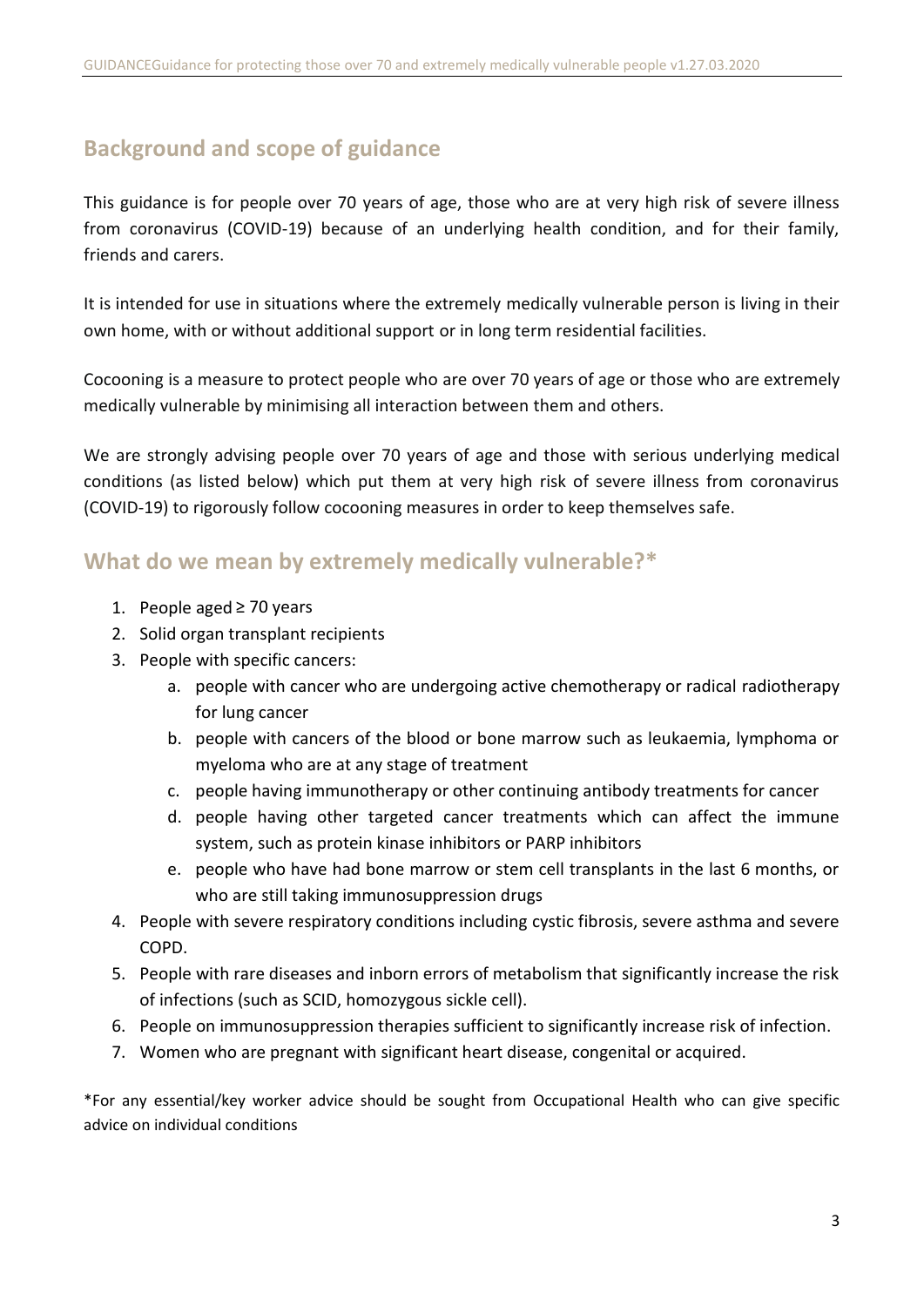Cocooning is for your personal protection and if you are unsure whether or not you fall into one of the categories of extremely medically vulnerable people listed above, you should discuss your concerns with your GP or hospital clinician.

All other people should stringently follow public health guidance on physical distancing.

#### <span id="page-3-0"></span>**What you need to know**

If you are over 70 years of age or have an underlying medical condition listed above, you are at very high risk of severe illness as a result of COVID-19.

Cocooning is a practice used to protect those over 70 or those extremely medically vulnerable people from coming into contact with coronavirus.

You are strongly advised to stay at home at all times and avoid any face-to-face contact for a period of 2 weeks from today (March  $27<sup>th</sup>$ ). This period is being kept under review.

Visits from people who provide essential support to you such as healthcare, personal support with your daily needs or social care should continue, but carers and care workers must stay away if they have any of the symptoms of COVID-19. They may find this guidance for [Health and Social care](https://www.hpsc.ie/a-z/respiratory/coronavirus/novelcoronavirus/guidance/infectionpreventionandcontrolguidance/V1.0-Guidance-HealthSocialCareWorkersWhoVisitHomes.pdf) [workers](https://www.hpsc.ie/a-z/respiratory/coronavirus/novelcoronavirus/guidance/infectionpreventionandcontrolguidance/V1.0-Guidance-HealthSocialCareWorkersWhoVisitHomes.pdf) who visit homes useful. All people coming to your home should wash their hands with soap and water for at least 20 seconds on arrival to your house and often whilst they are there.

You should have an alternative list of people who can help you with your care if your main carer becomes unwell.

If you have someone else living with you, they are not required to adopt these protective cocooning measures for themselves. They should do what they can to support you in cocooning and they should stringently follow guidance on physical distancing, reducing their contact outside the home. They should wash their hands thoroughly and regularly, especially upon arrival home and observe good respiratory etiquette at all times.

If you care for but don't actually live with someone who is extremely medically vulnerable you should still stringently follow the public health guidance on p[hysical distancing.](https://www2.hse.ie/conditions/coronavirus/protect-yourself.html)

## <span id="page-3-1"></span>**What is cocooning?**

Cocooning is a measure to protect those over 70 years or those extremely medically vulnerable by minimising interaction between them and others. This means that those who are over 70 years or those extremely medically vulnerable should not leave their homes, and within their homes should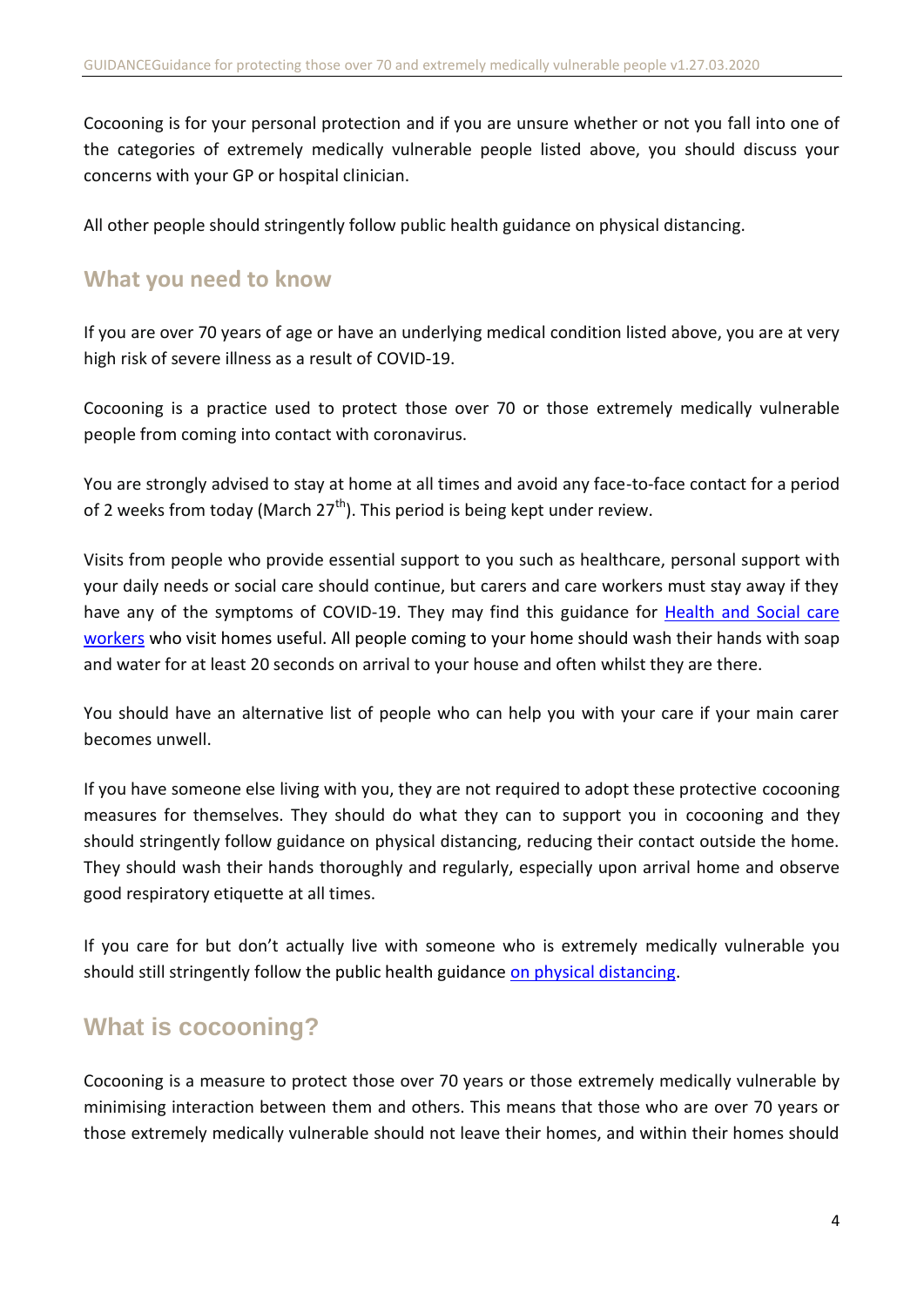minimise all non-essential contact with other members of their household. This is to protect those who are at very high risk of severe illness from COVID-19 from coming into contact with the virus.

If you are over 70 years of age or have a condition which makes you extremely medically vulnerable (as listed above) you are strongly advised to cocoon, to reduce the chance of getting COVID-19 and follow the face-to-face distancing measures below.

The measures are:

- 1. Strictly avoid contact with someone who is displaying symptoms of COVID-19. These symptoms include high temperature and/or new and continuous cough.
- 2. Do not leave your house.
- 3. Do not attend any gatherings. This includes gatherings of friends and families in private spaces for example family homes, weddings and religious services.
- 4. Do not go out for shopping and, when arranging food or medication deliveries, these should be left at the door to minimise contact.
- 5. Keep in touch using remote technology such as phone, internet, and social media.
- 6. Do use telephone or online services to contact your GP or other essential services.
- 7. Ensure you keep phones/devices charged, and have credit on your phone so that you can stay connected.

We know that stopping these activities will be difficult. You should try to identify ways of staying in touch with others and participating in your normal activities remotely from your home. However, you must not participate in alternative activities if they involve any contact with other people.

This advice will be in place for 2 weeks from March  $27<sup>th</sup>$  2020. This period will be kept under review.

## <span id="page-4-0"></span>**What should you do if you have someone else living with you?**

Whilst the rest of your household are not required to adopt these protective cocooning measures for themselves, we would expect them to do what they can to support you in cocooning and to stringently follow guidance on p[hysical distancing.](https://www2.hse.ie/conditions/coronavirus/protect-yourself.html)

- 1. You should stay away from other people in your home most of the time in a well-ventilated room with a window to the outside that you can open.
- 2. If you have to go into the same room with other people at home you should try to keep at least 1 metre (3 ft) and where possible 2 metres away from them.
- 3. You should clean your hands regularly and practice good respiratory etiquette.
- 4. If you can, you should use a toilet and bathroom that no one else in the house uses.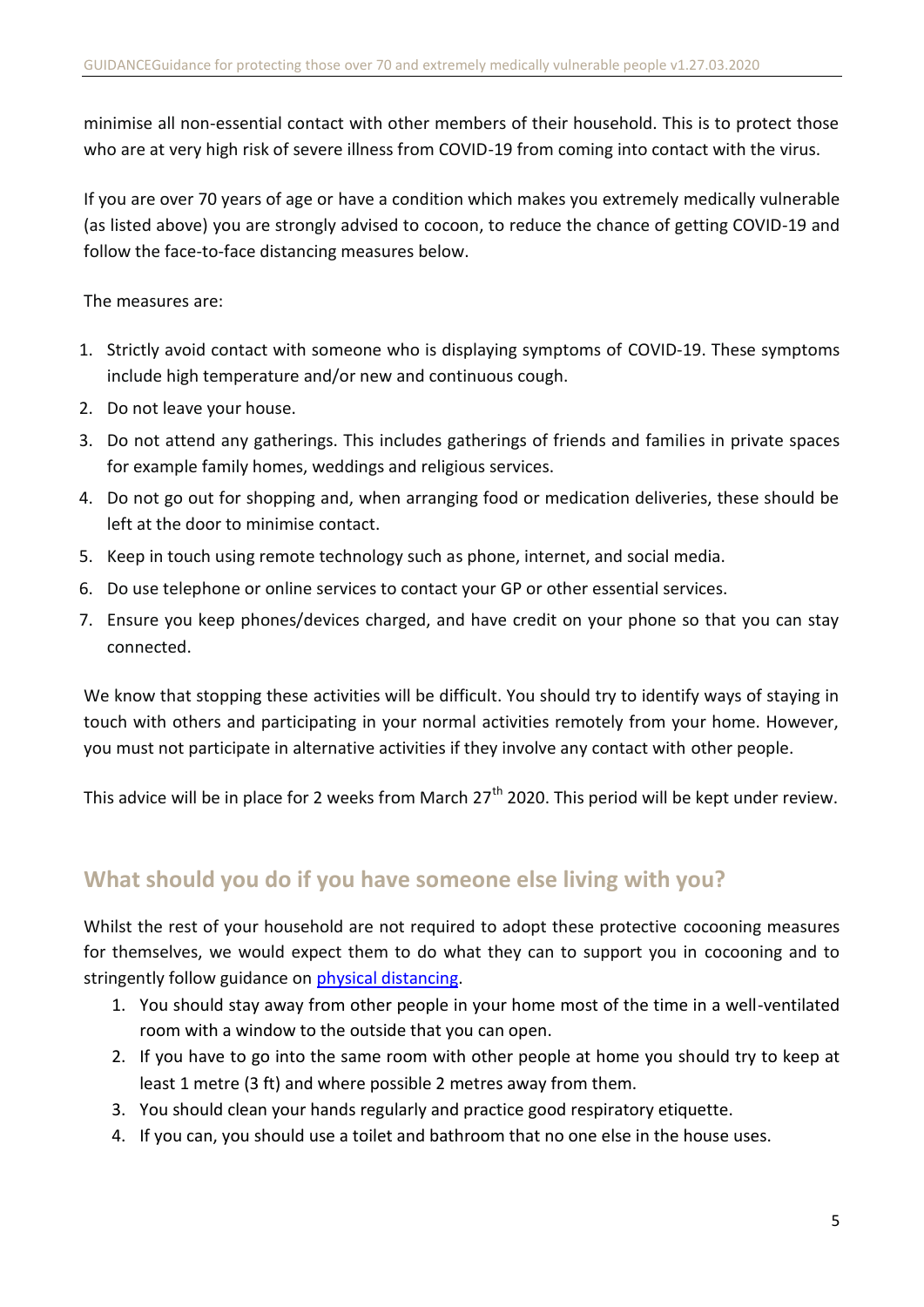- 5. If you cannot have your own toilet and bathroom, the toilet and bathroom you use needs to be kept clean (see advice below). Another tip is to consider drawing up a rota for bathing, with you using the facilities first.
- 6. Make sure you use separate towels from the other people in your house, both for drying themselves after bathing or showering and for hand-hygiene purposes.
- 7. If you share a kitchen with others, avoid using it while they are present. If you can, you should take your meals back to your room to eat. If you have one, use a dishwasher to clean and dry the family's used crockery and cutlery. If this is not possible, wash them using your usual washing-up liquid and warm water and dry them thoroughly. Do not share cutlery and utensils. When using your own utensils, remember to use a separate tea towel for drying these.
- 8. Clean all surfaces, such as counters, table-tops, doorknobs, bathroom fixtures, toilets and toilet handles, phones, keyboards, tablets, and bedside tables, every day with a cleaning product.
- 9. When cleaning you should use your usual household products, like detergents and bleach as these will be very effective at getting rid of the virus. Follow the instructions on the manufacturer's label and check they can be used on the surface you are cleaning.
- 10. We understand that it will be difficult for some people to separate themselves from others at home. You should do your very best to follow this guidance and everyone in your household should regularly wash their hands, avoid touching their face, and clean frequently touched surfaces such as door handles and table tops.

If the rest of your household stringently follow advice on physical distancing and minimise the risk of spreading the virus within the home by following the advice above, there is no need for them to also cocoon alongside you.

## <span id="page-5-0"></span>**Handwashing and respiratory hygiene**

There are general principles you should follow to help prevent the spread of airway and chest infections caused by respiratory viruses, including:

- Clean your hands regularly This is one of the most important things you can do. Do this after you blow your nose, sneeze or cough, and after you eat or handle food.
- Try not to touch your face or anyone else's face.
- Cover your mouth and nose with a paper tissue when you cough or sneeze.
- Place used tissues into a plastic waste bag and immediately clean your hands with alcohol hand rub or wash your hands with soap and water for at least 20 seconds.
- Avoid close contact with people who have symptoms.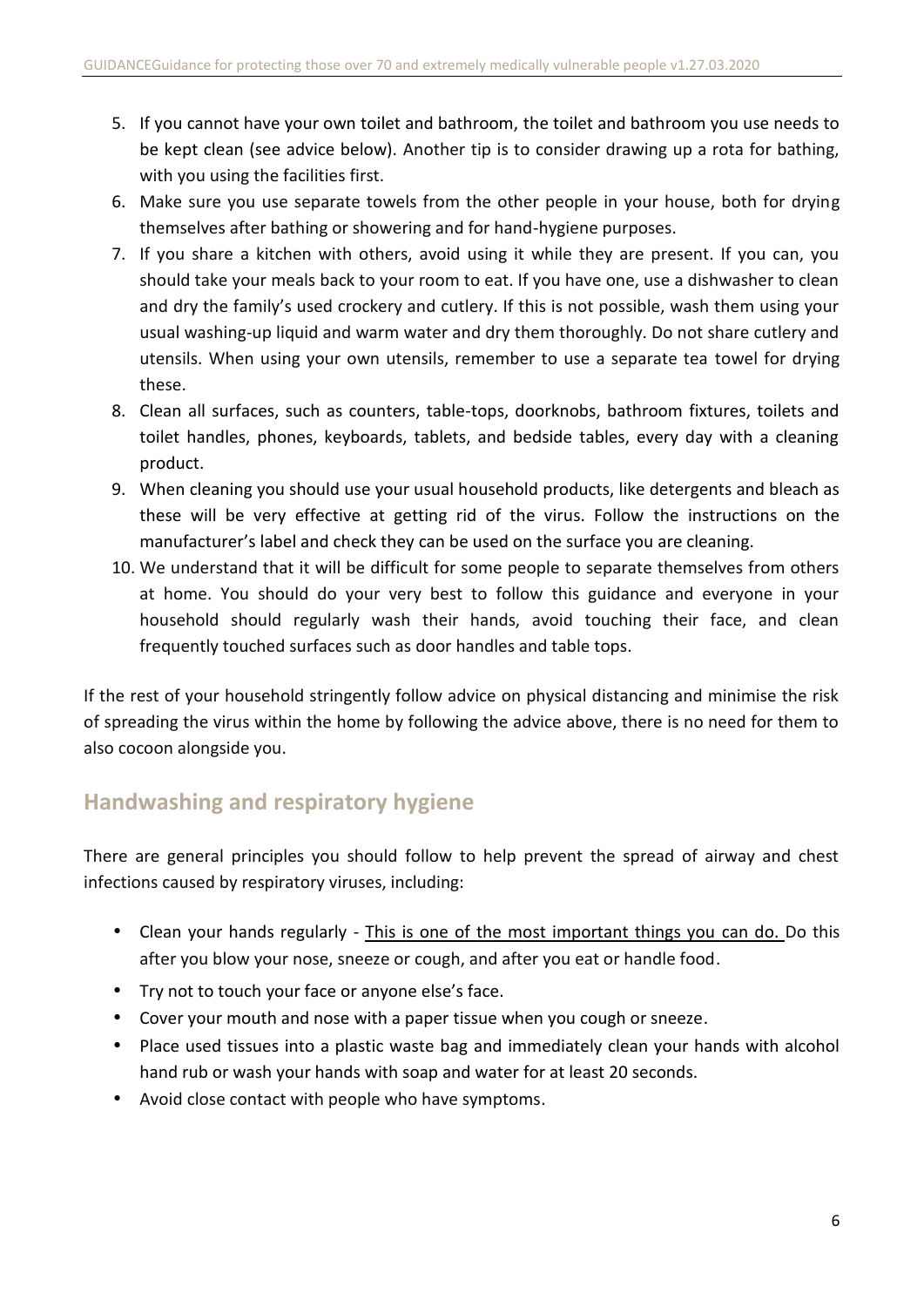# <span id="page-6-0"></span>**What should you do if you develop symptoms of coronavirus (COVID- 19)?**

#### **Symptoms**

The most common symptoms of coronavirus (COVID-19) are recent onset of:

- fever (high temperature) and
- $\bullet$  cough
- shortness of breath or difficulty breathing

If you develop the symptoms of COVID-19, seek clinical advice by phoning your GP. In an emergency, call 112 or 999 if you are seriously ill. Do this as soon as you get symptoms. Do not visit the GP, pharmacy, urgent care centre or a hospital unless you are told to do so.

To help us provide you with the best care if you need to go to hospital as a result of catching coronavirus, we ask that you prepare a single hospital bag. This should include your next of kin or emergency contact, a list of the medications you take (including dose and frequency), any information on your planned care appointments and things you would need for an overnight stay (snacks, pyjamas, toothbrush, medication etc.). If you have an advanced care plan, please include that.

# <span id="page-6-1"></span>**How can you get assistance with foods and medicines if you are cocooning?**

In the first instance, family, friends and neighbours can support you once you adhere to cocooning guidelines and they adhere to physical distancing guidelines. Where possible use online services.

If these options are not available to you, the Government is putting in place assistance through the local authorities, working with the voluntary sector services, to ensure you can have access to food, essential household supplies and medicines. Each local authority will publish contact details.

ALONE is providing a telephone support line, seven days a week from 8am – 8pm, for all older people and their families to contact if they would like any advice, reassurance or additional support: 0818222024. This support line is also open to extremely medically vulnerable people.

The support line complements the clinical advice being provided by the HSE through its website and helpline.

If you receive support from health and social care organisations, for example, if you have care provided for you through the local authority or health care system, this will continue as normal.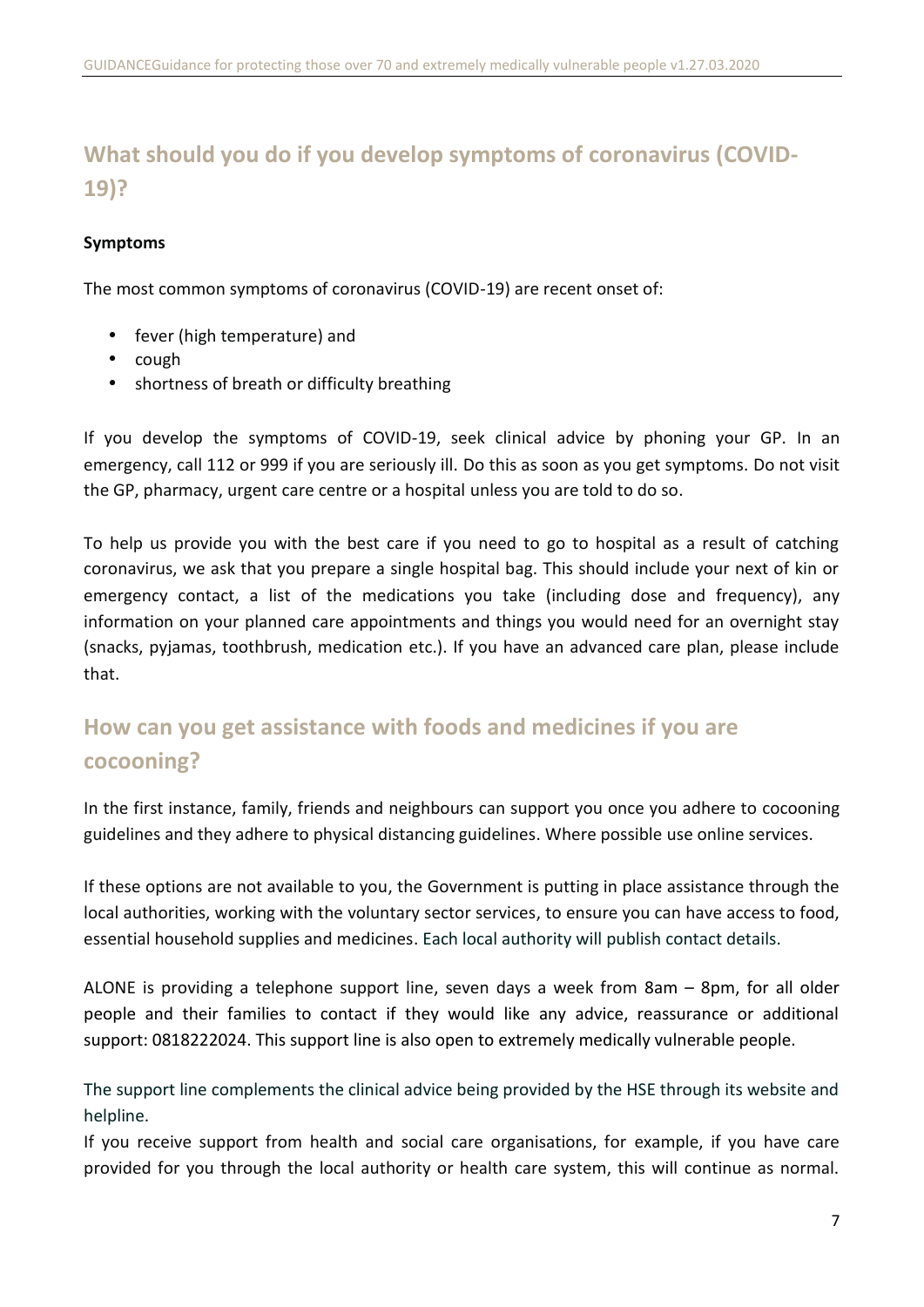Your health or social care provider will be asked to take additional precautions to make sure that you are protected. The advice for formal carers is included h[ere.](https://www.hpsc.ie/a-z/respiratory/coronavirus/novelcoronavirus/guidance/infectionpreventionandcontrolguidance/V1.0-Guidance-HealthSocialCareWorkersWhoVisitHomes.pdf)

# <span id="page-7-0"></span>**What should you do if you have hospital and GP appointments during this period?**

We advise everyone to access medical assistance remotely, wherever possible. However, if you have a scheduled hospital or other medical appointment during this period, talk to your GP or specialist to ensure you continue to receive the care you need and determine which of these are absolutely essential.

It is possible that your hospital may need to cancel or postpone some clinics and appointments. You should contact your hospital or clinic to confirm appointments.

# <span id="page-7-1"></span>What **is the advice for visitors, including those who are providing care for you?**

Contact regular visitors to your home, such as friends and family to let them know that you are cocooning and that they should not visit you during this time unless they are providing essential care for you. Essential care includes things like help with washing, dressing, or feeding.

If you receive regular health or social care from an organisation, either through your local authority or paid for by yourself, inform your care providers that you are cocooning and agree a plan for continuing your care.

If you receive essential care from friends or family members, speak to your carers about extra precautions they can take to keep you safe. Speak to your carers about backup plans for your care in case your main carer is unwell and needs to self-isolate.

### <span id="page-7-2"></span>**What is the advice for informal carers?**

If you are caring for someone who is over 70 or extremely medically vulnerable to severe illness from COVID-19, there are some simple steps that you can take to protect them and to reduce their risk at the current time. Ensure you follow advice on good hand hygiene and respiratory etiquette.

- only care that is essential should be provided.
- wash your hands on arrival and often, especially before and after being in contact with the person you are caring for. Use soap and water for at least 20 seconds or use hand sanitiser.
- avoid touching your face.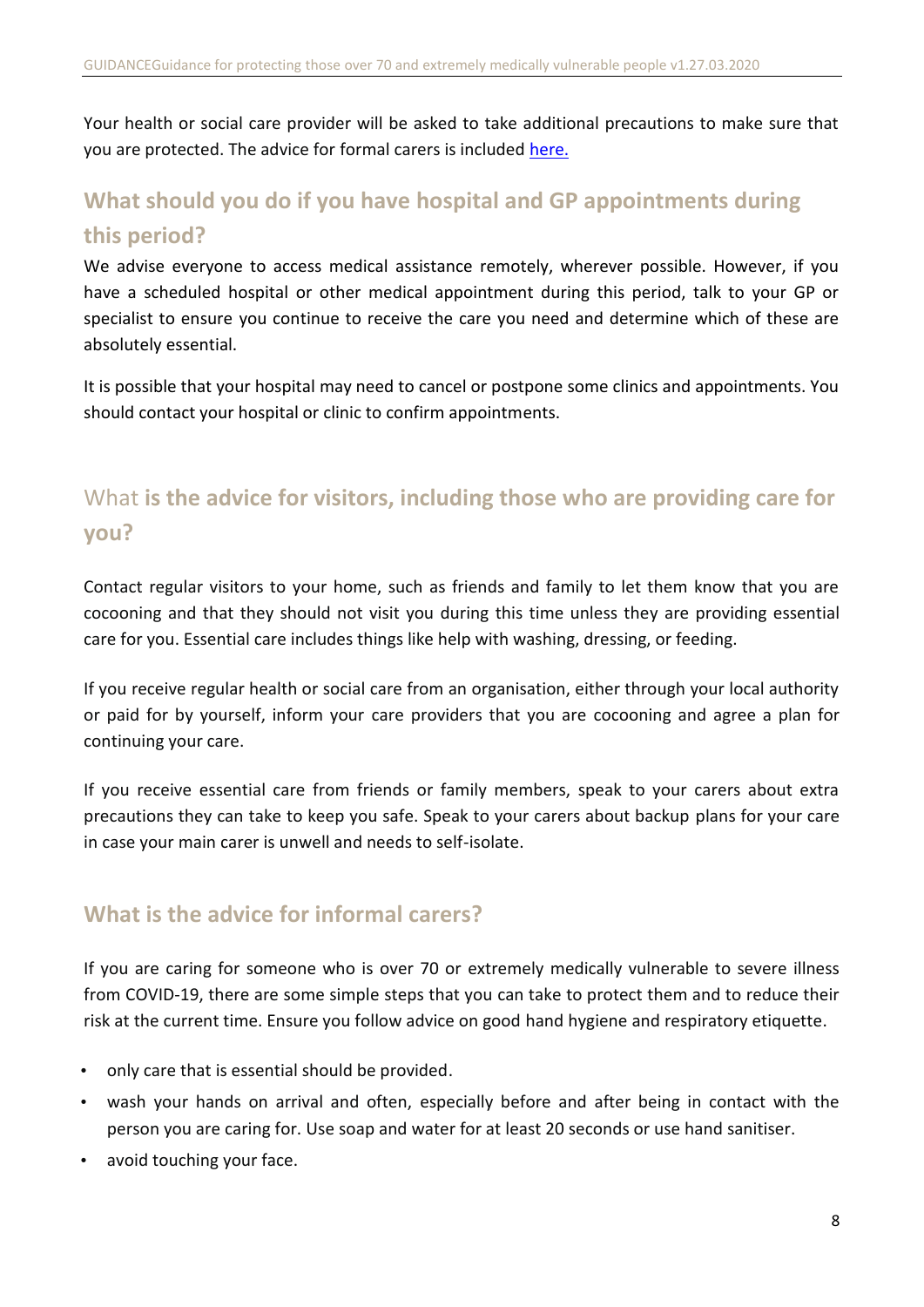- cover your mouth and nose with a tissue or your sleeve (not your hands) when you cough or sneeze.
- put used tissues in the bin immediately and wash your hands afterwards.
- do not visit or provide care if you are unwell and make alternative arrangements for their care.
- provide information on who they should call if they feel unwell, write out the phone number of their GP and GP out-of-hours service and leave these prominently displayed.
- if it is an emergency, call the emergency services at 112 or 999 and remember to tell them that the person may have or has been diagnosed with COVID-19.
- find out about different sources of support that are available.
- look after your own well-being and physical health during this time.

#### <span id="page-8-0"></span>**How do you look after your mental well-being?**

Social isolation, reduction in physical activity, unpredictability and changes in routine can all contribute to increasing stress. Many people including those without existing mental health needs may feel anxious about this impact, including support with daily living, ongoing care arrangements with health providers, support with medication and changes in their daily routines.

If you are receiving services for your mental health, learning disability or autism and are worried about the impact of isolation please contact your keyworker/care coordinator or provider to review your care plan. If you have additional needs please contact your key worker or care coordinator to develop a safety or contingency plan.

It is very easy to become anxious and lonely when you have to spend time on your own but remember, you can always pick up the phone and call a friend. For more information on minding your mental health during the COVID-19 outbreak go to [www.hse.ie.](https://www2.hse.ie/wellbeing/mental-health/minding-your-mental-health-during-the-coronavirus-outbreak.html) You can also call the Samaritans on Ph: 116 123.

At times like these, it can be easy to fall into unhealthy patterns of behaviour which in turn can make you feel worse. There are simple things you can do that may help to stay mentally and physically active during this time such as:

- although you have been asked to stay at home it is important you keep yourself mobile by getting up and moving around as much as possible. If you have a garden or backyard, go out and get some fresh air but please keep away from other people including neighbours. Keeping a distance of at least 1 metre but where possible 2 metres (or 6.5 feet) from other people is recommended.
- try spending time with the windows open to let in the fresh air, arranging space to sit and see a nice view (if possible) and get some natural sunlight.